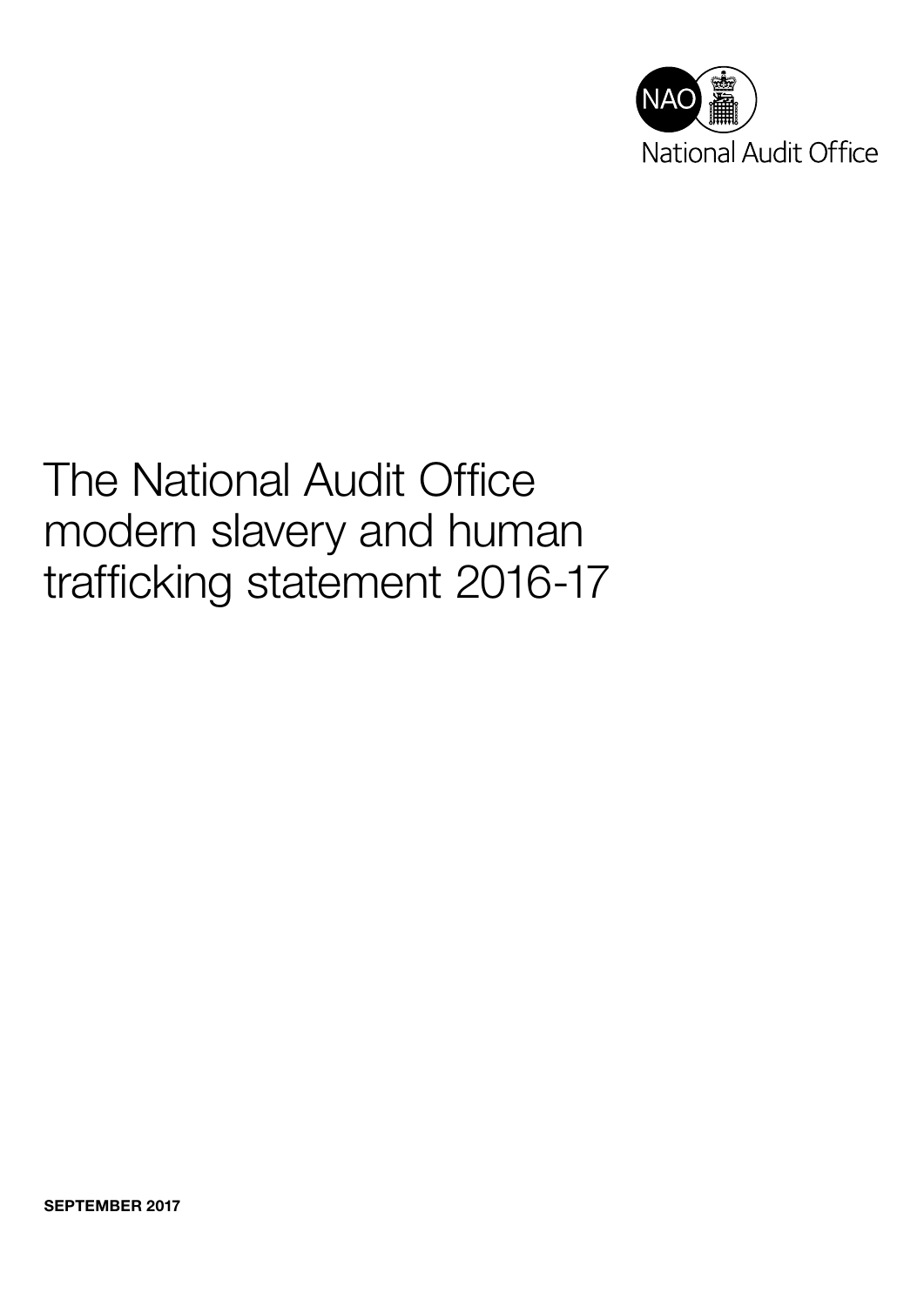This statement has been produced in accordance with the Modern Slavery Act 2015. The statement details the steps that the NAO has taken during the 2016-17 financial year to prevent modern slavery and human trafficking in our supply chains or NAO's business.

# Organisation structure, business and supply chains

The NAO supports Parliament in holding government to account for the way public money is spent and to drive improvements in the way public services are delivered. We do this by fulfilling our statutory responsibilities for financial audit and value-for-money examinations across central government and, where appropriate, local public bodies.

We audit the financial statements of all central government departments, agencies and many other public bodies and report the results to Parliament. Our value-for-money examinations address the economy, efficiency and effectiveness with which public bodies have used their resources.

We are independent of government. The head of the NAO is the Comptroller and Auditor General (C&AG), Sir Amyas Morse KCB, who is an Officer of the House of Commons and a Crown appointee.

The NAO is funded by money voted to it by Parliament and by fees levied on its client base for some of the services it provides. Parliament sets our budget, scrutinises our performance and appoints our external auditors through a House of Commons committee called the Public Accounts Commission. Our governance arrangements were established under the Budget Responsibility and National Audit Act 2011 and reflect our unique statutory position by balancing Parliament's wish for independent oversight of the NAO's operations, while preserving the C&AG's discretion in the performance of his statutory audit responsibilities.

The average number of people employed by the NAO during 2016-17 was 811. Most were based at our London headquarters with approximately 100 in Newcastle. The overwhelming majority of our staff are employed on open-ended employment contracts and all staff are covered by a full set of modern terms and conditions, providing entitlements and protections. Comprehensive security and validation checks are completed on all staff before they take up employment.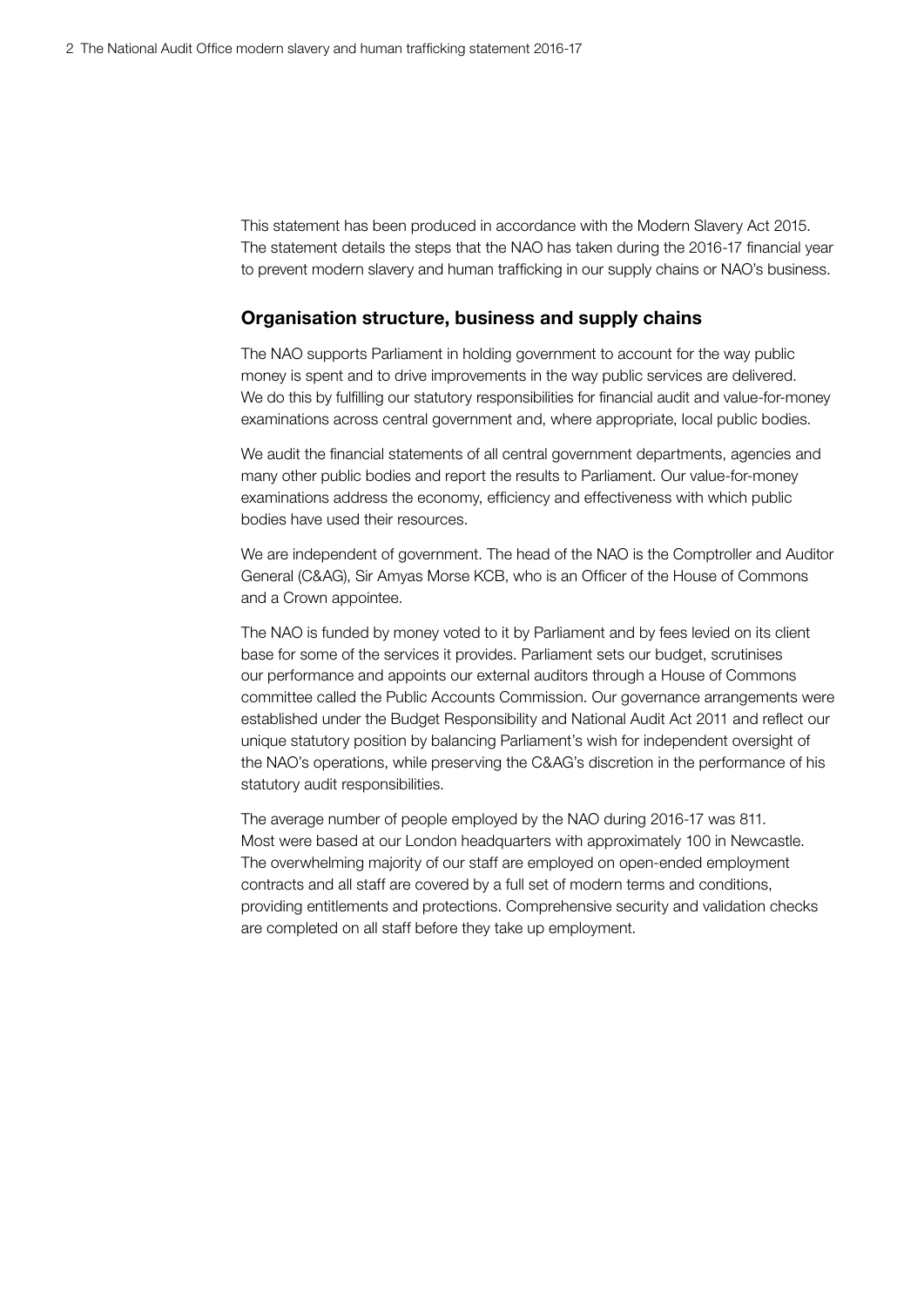Around 70% of the NAO's cost base is for the salaries and related costs of staff who perform our audit and assurance work. The NAO recruits around 70–80 graduates and school-leavers each year and supports them in gaining a professional accountancy qualification. In 2016-17, the NAO spent some £57.5 million of its annual budget on staff costs.

In 2016-17, the NAO also spent £22.8 million on the purchase of goods and services. This included audit services purchased from professional accountancy firms, IT support and training to assist the delivery of audit projects, and the cost of maintaining our London and Newcastle offices. Less than 30% of the NAO's annual expenditure is spent on external organisations or a supply chain we do not directly oversee. Such expenditure is incurred in compliance with our procurement policy, which requires a competitive process and the use of government frameworks where these are available.

# Modern slavery and human trafficking policy

We have a zero tolerance policy to modern slavery and human trafficking. We are committed to ensuring that it does not exist in our supply chain or in any part of our business. If we become aware that one of our suppliers is accepting of modern slavery or human trafficking in their business or supply chain we will review our rights to cancel the relevant contract/s and notify the appropriate authorities.

## Due diligence processes, risk assessment and steps taken

Overall, the nature of our business means that the risk of modern slavery and human trafficking in our directly managed business activities and the first line of our supply chain is low. We have assessed our operations and our supply chain for areas where practices of modern slavery or human trafficking may occur and concluded we have preventive actions in place. These are summarised in the table overleaf.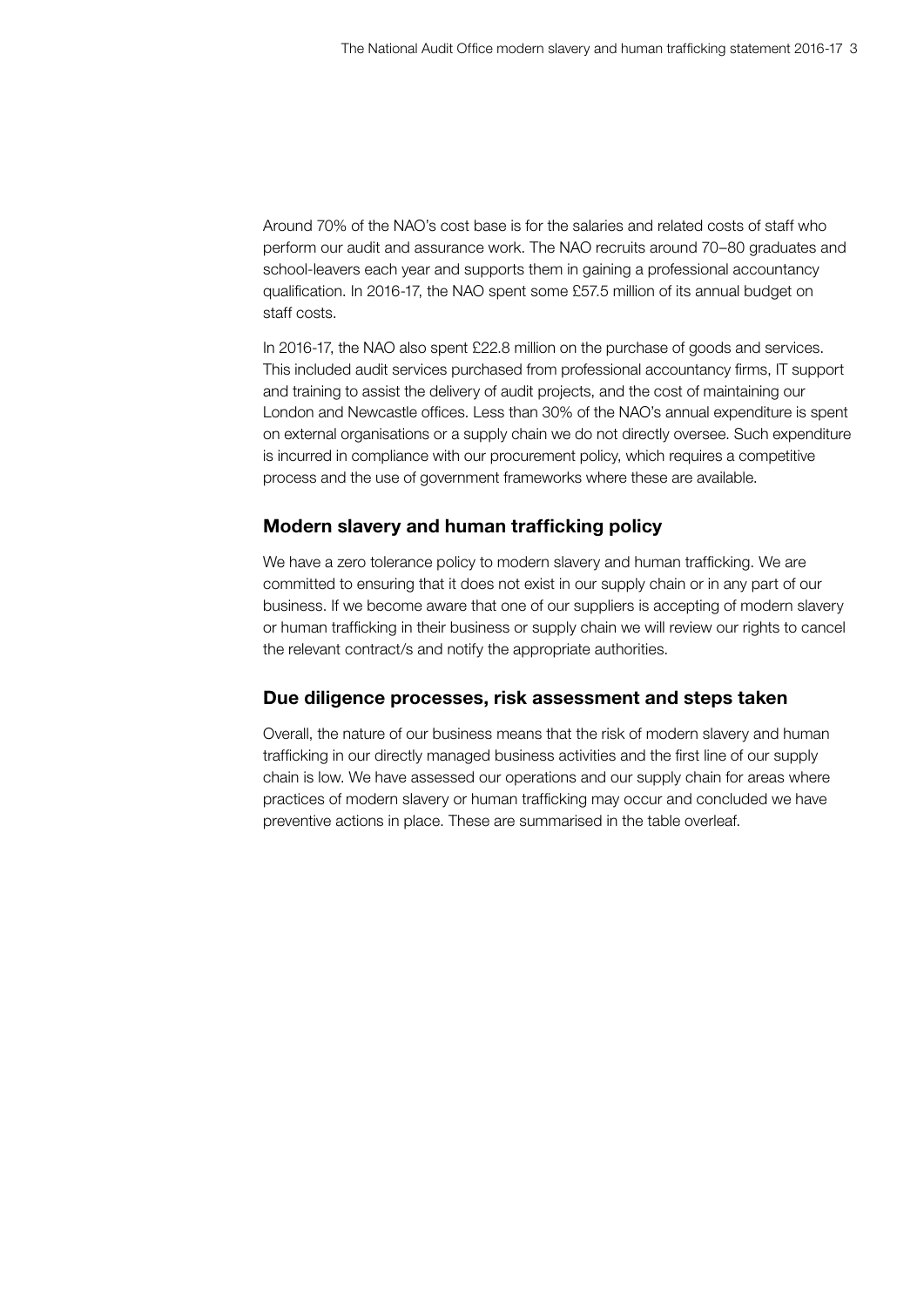### Operations **Preventative Actions**

| Direct appointment of people. The NAO directly<br>employed an average of 811 full-time equivalent staff in<br>2016-17 to carry out its audit and assurance work and<br>provide business support services.<br>We also had three people seconded to us from other<br>organisations in the year.                                                                                                                                                                                                                                                                                                                                                                          | The NAO has a clearly defined set of HR policies and processes, which set<br>out the rights and entitlements of our people and are aligned closely to those<br>recommended across the civil service. The NAO consults its staff before<br>making any changes to these policies. There is an active trade union and the<br>NAO works closely with the union in setting policies. All NAO employees are<br>subject to full security and validation checks before commencing employment.<br>The NAO is confident there are no instances of modern slavery or human<br>trafficking among its employees, and that there is an adequate set of<br>policies and procedures to prevent this. There are also nominated individuals<br>(Dignity-at-work leads) across the organisation who, outside of direct<br>line-management responsibilities, provide a confidential support service<br>to people who are experiencing problems with dignity-at-work issues. This<br>provides an additional channel for raising issues of inappropriate behaviour<br>or treatment - for example, if an employee felt uncomfortable raising such<br>matters through the usual central HR procedure. All staff also have access<br>to an Employee Assistance Programme, which operates independently of<br>the NAO and provides support and advice to staff on a wide range of issues.<br>This includes issues unrelated to their employment.<br>Where we have someone working for us on inward secondment, we carry out<br>due diligence before these individuals join us and also provide them with the<br>same support and duty of care that we provide to our own employees when<br>they are with us. |
|------------------------------------------------------------------------------------------------------------------------------------------------------------------------------------------------------------------------------------------------------------------------------------------------------------------------------------------------------------------------------------------------------------------------------------------------------------------------------------------------------------------------------------------------------------------------------------------------------------------------------------------------------------------------|------------------------------------------------------------------------------------------------------------------------------------------------------------------------------------------------------------------------------------------------------------------------------------------------------------------------------------------------------------------------------------------------------------------------------------------------------------------------------------------------------------------------------------------------------------------------------------------------------------------------------------------------------------------------------------------------------------------------------------------------------------------------------------------------------------------------------------------------------------------------------------------------------------------------------------------------------------------------------------------------------------------------------------------------------------------------------------------------------------------------------------------------------------------------------------------------------------------------------------------------------------------------------------------------------------------------------------------------------------------------------------------------------------------------------------------------------------------------------------------------------------------------------------------------------------------------------------------------------------------------------------------------------------------------------------|
| Indirect appointment of people through a contract<br>with a supplier.<br>The NAO employed 22 temporary agency staff in<br>2016-17. In addition, we purchased £10.1 million of<br>professional services from third parties with scope to<br>provide contractors and consultants during the year.<br>This included engagements with accountancy firms who<br>provided resources to supplement NAO's staffing needs<br>as necessary by performing audit work on our behalf.<br>The management of our London property also included<br>activities under contract, such as the provision of<br>personnel for office services who work on site and under<br>NAO supervision. | The NAO operates a formal procurement policy for entering into contracts for<br>goods and services. This includes making use of government frameworks<br>where they are available.<br>We updated our procurement policy in 2016-17 for the Modern Slavery Act<br>and now all proposals for contracts in excess of £10,000 include a specific<br>question of the supplier as to whether there has been any incident involving<br>modern slavery or trafficking in their business in the previous three years.<br>Published statements will be reviewed before the final contract is awarded.<br>The NAO can exclude any supplier where issues around modern slavery or<br>human trafficking are identified as part of a procurement exercise. However,<br>we would give the supplier an opportunity to provide evidence of the<br>circumstances and any remedial action that has since taken place. We would<br>take these factors into account when making our final decision.<br>The management contract for the London and Newcastle properties stipulates<br>that all contractors working on the NAO contract must be paid the Living<br>Wage. The pay rates are set out in the contract and, as an open book contract,<br>the NAO verifies that payments to contractors are made in line with the agreed<br>rates at the end of each financial year (March).                                                                                                                                                                                                                                                                                                                   |
| Purchase of goods and services from suppliers who<br>employ people in their own supply chain.                                                                                                                                                                                                                                                                                                                                                                                                                                                                                                                                                                          | We purchase a range of goods and services to run our office and our audit<br>practice - for example, IT-related equipment and services, training activities<br>and the cost of utilities to run our London and Newcastle offices.<br>These are often small value and frequent purchases and it is not practical to<br>investigate all supply chains in detail. However, as noted above, our procurement<br>policy now stipulates that every procurement exercise in excess of £10,000 must<br>include an assessment by the buyer of any concerns around the supplier and<br>consideration of such matters as part of the formal evaluation process.                                                                                                                                                                                                                                                                                                                                                                                                                                                                                                                                                                                                                                                                                                                                                                                                                                                                                                                                                                                                                                |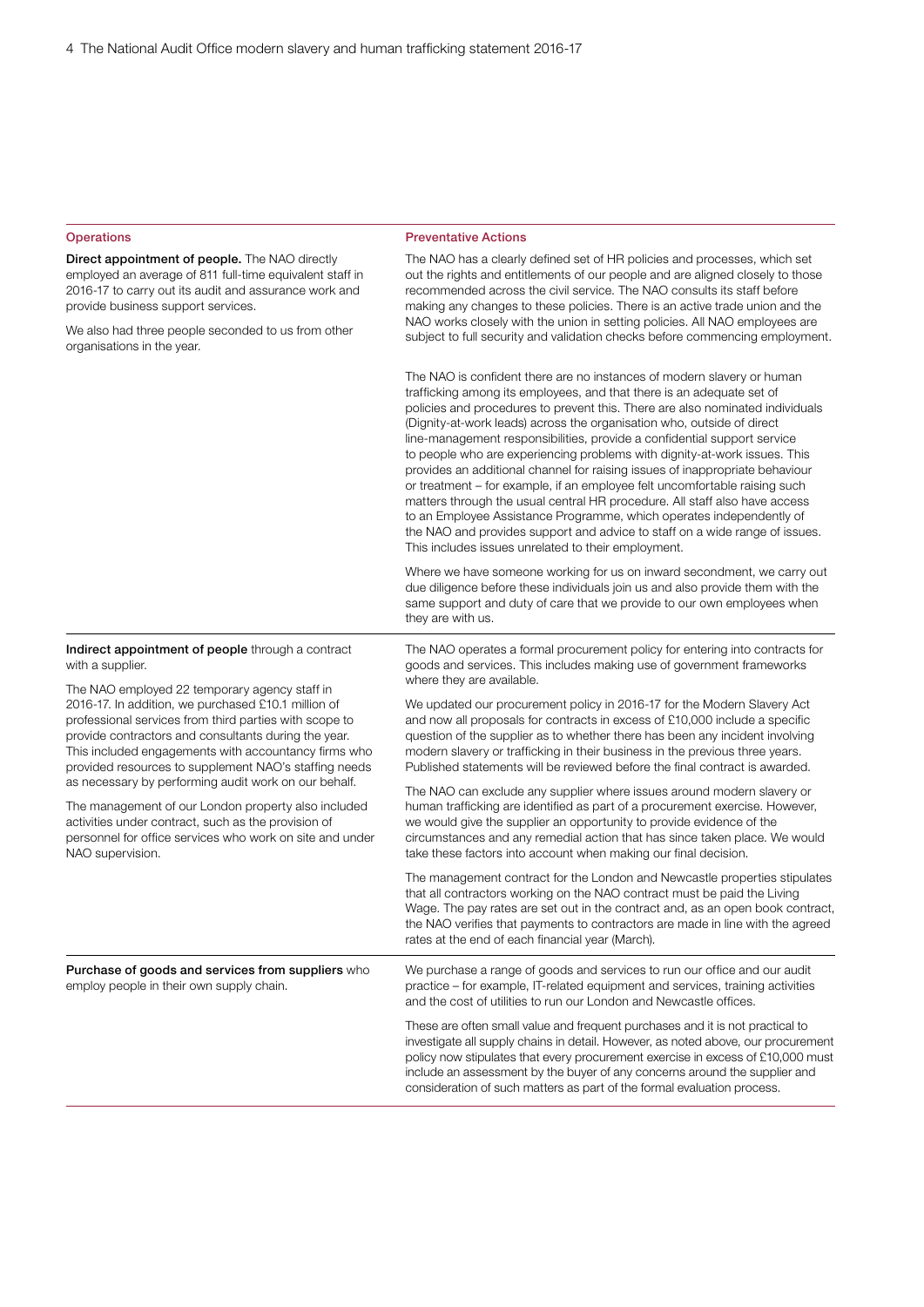# **Training**

Given our assessment that the risk of the NAO engaging in practices including modern slavery and human trafficking is low, we have not deemed it appropriate to provide training to all our staff. However, once published, we will circulate a copy of this statement to all NAO colleagues engaged directly in the procurement of goods and services or the employment of staff to remind them of our zero tolerance policy on modern slavery and human trafficking. This helps to ensure they remain constantly vigilant and alert to any poor practices in our suppliers.

## Effectiveness in preventing modern slavery and human trafficking

The NAO's strategic and operational risks are reviewed and reported to the Leadership Team each month and included as a standing item on the Board meeting agenda. These risks could affect our strategic objectives and so are monitored and managed actively to ensure that our strategy remains achievable. A full report on our risk management process and associated actions is given in the Governance Statement within our Annual Report and Accounts.

We consider that the NAO's risk management process provides a robust mechanism to ensure the prompt escalation of issues relating to modern slavery and human trafficking should they arise. Taken together with the other measures described in this statement and the low inherent risk present within our business, we have not put in place additional detailed performance indicators and consider that the preventive steps we have taken are appropriate and proportionate to the risk we face currently.

We will periodically subject our risk assessment and preventive measures to internal audit review to ensure that this assessment remains valid. There has been no such review in 2016-17.

This statement is made pursuant to section 54(1) of the Modern Slavery Act 2015 and constitutes the NAO's modern slavery and human trafficking statement for the financial year ending 31 March 2017.

Statement approved on 31 July 2017:

Deid wit

Daniel Lambauer Executive Leader, Strategy & Operations